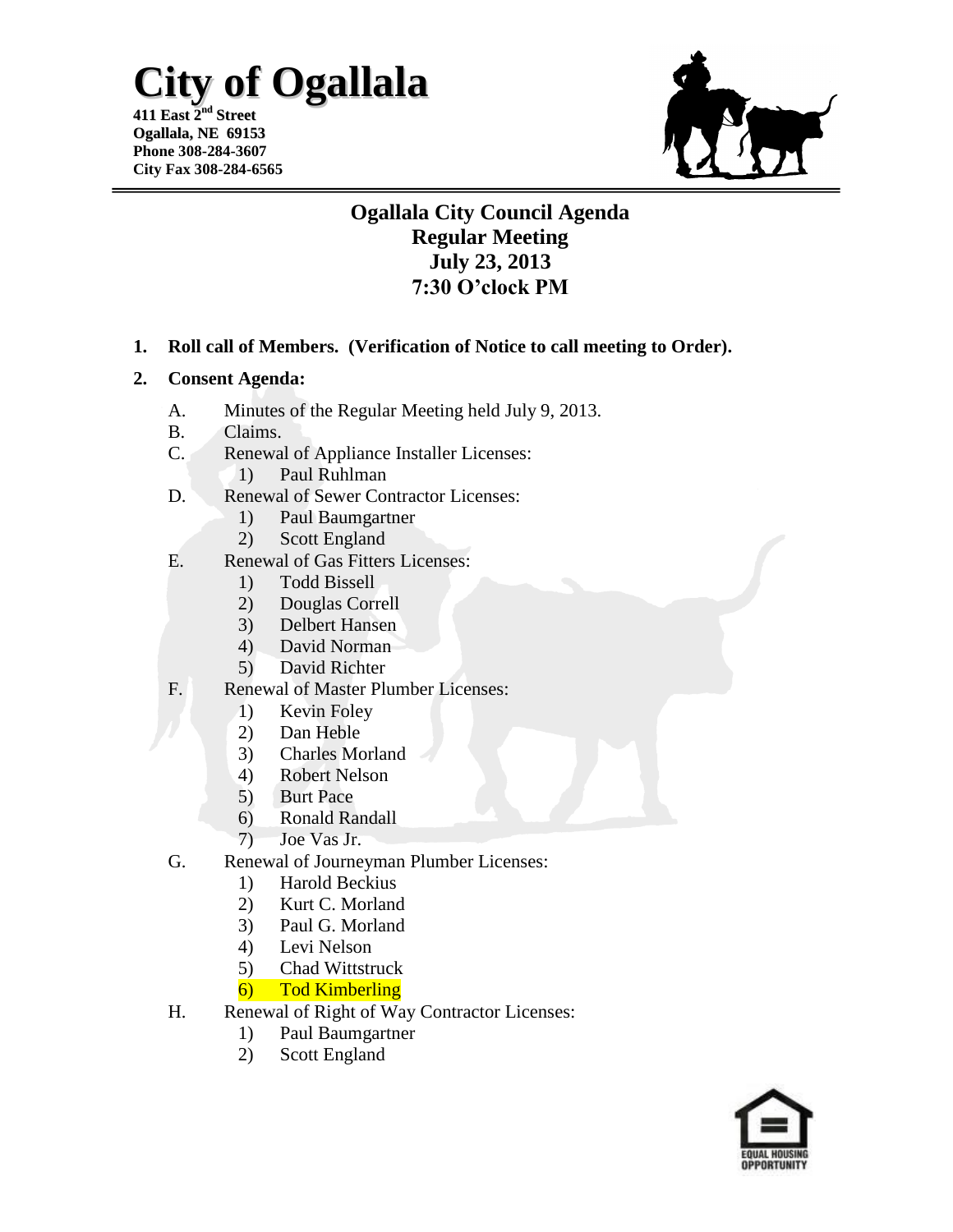**411 East 2 nd Street Ogallala, NE 69153 Phone 308-284-3607 City Fax 308-284-6565**



- 3) JD Peterson
- 4) Lonnie Peters
- I. Renewal of Mobile Home Park Licenses:
	- 1) Del and Beverly Humphrey dba Hillcrest Homes MHP
	- 2) Denisse Allaire dba Hillcrest Park Community, LLC MHP
	- 3) Tim Miller dba L & L Trailer Court MHP
- J. Application for Journeyman Plumber License for Nicholas Condon.

#### **3. Public Hearing:**

#### **4. Public Forum:**

### **5. Report of City Clerk-Treasurer:**

- A. Administration Lotto Nebraska Keno at Cornhusker Lanes 900 East 1 Street (Myrna Archuletta).
- B. Administration Corporate Manager License for Cary Cook in connection with the Liquor License for Cenex Convenience Store located at  $1103$  West  $1<sup>st</sup>$  Street.
- C. Administration Livestock/Fowl Permit 10-15 chickens and 1 cow at 2509 West H Street (Sheri L. Elmshaeuser).
- D. Claim West Central Nebraska Development District.

### **6. Recommendations of Departments, Boards and Committees:**

- A. Administration Intent to incur debt which may include reimbursement of expenditures made by the City for the construction of additions and improvements to the Water Distribution System of the City. (Res. 1395).
- B. Administration Intent to incur debt which may include reimbursement of expenditures made by the City for the construction of additions and improvements to the Sewer Collection System of the City. (Res. 1396).
- C. Community Development Economic Development Strategic Plan for the City of Ogallala, Keith County and the Keith County Area Development (Res.1397)
- D. Public Transportation Feasibility Study for a Transit Storage Facility.
- E. Street  $-1<sup>st</sup>$  Amendment to Letter Agreement for Engineering Services. (Olsson Associates).
- F. Street Title VI Civil Rights Act- Americans with Disabilities Act Program. (Res. 1398).
- G. Water Professional Services Agreement for construction of new South Water Well, Repair of the Ground Storage Reservoir and Repairs to leak at base of current south water tower.

### **7. Report of City Attorney:**

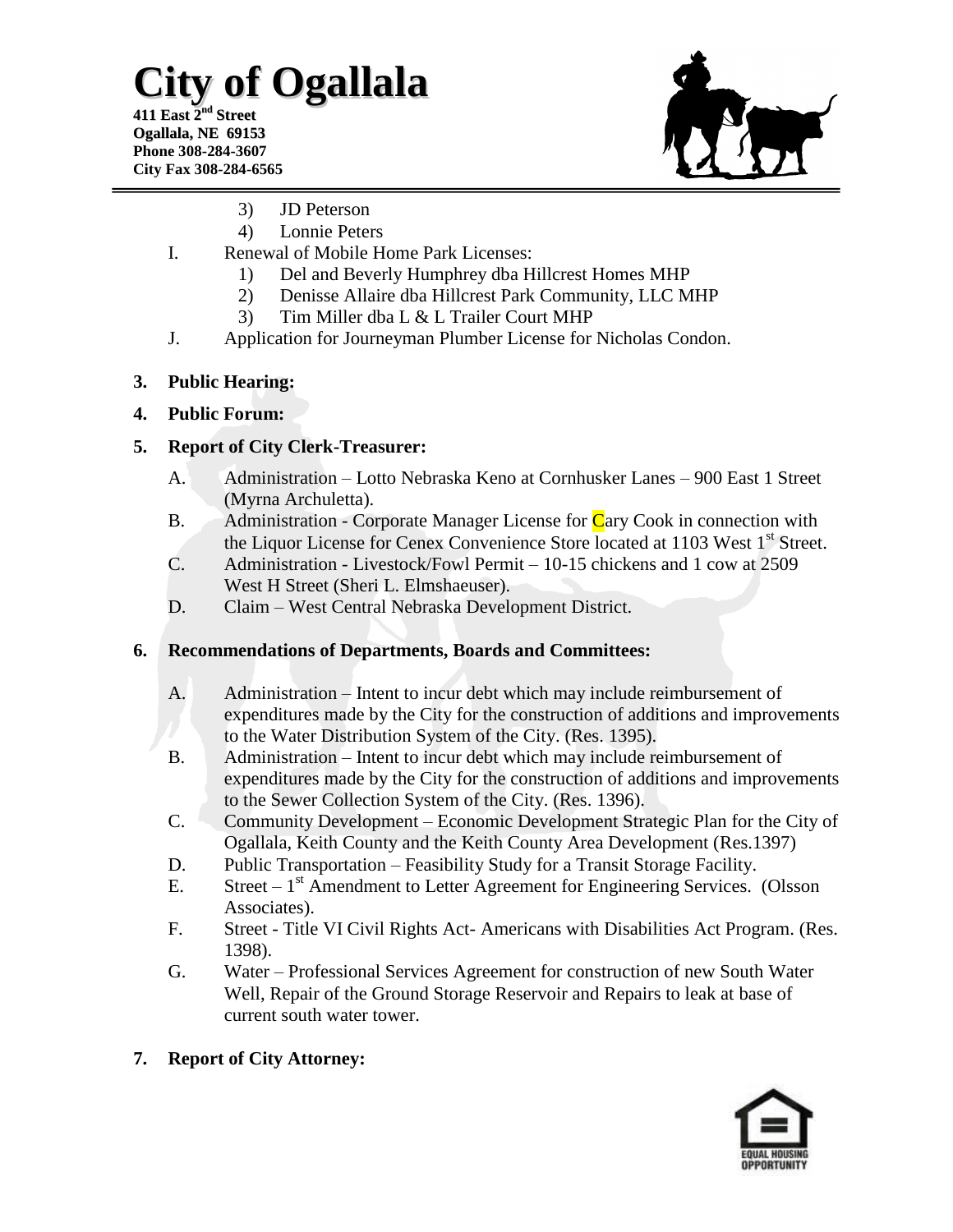**411 East 2 nd Street Ogallala, NE 69153 Phone 308-284-3607 City Fax 308-284-6565**



#### **8. Report of City Manager:**

#### **9. Report of City Council members:**

- A. Board of Health Pete Peterson.
- B. Chamber of Commerce Kevin Block.
- C. Keep Keith County Beautiful Buck Bassett.
- D. Keith County Area Development Karl Elmshaeuser.
- E. Kenfield Petrified Wood Gallery Rodger Rankin.
- F. Library Board Kevin Block.
- G. Ogallala Community Hospital Advisory Board Karl Elmshaeuser.
- H. West Central Development District Pete Peterson and Rodger Rankin (alt).

#### **10. Closed session:**

**11. Adjourn.**